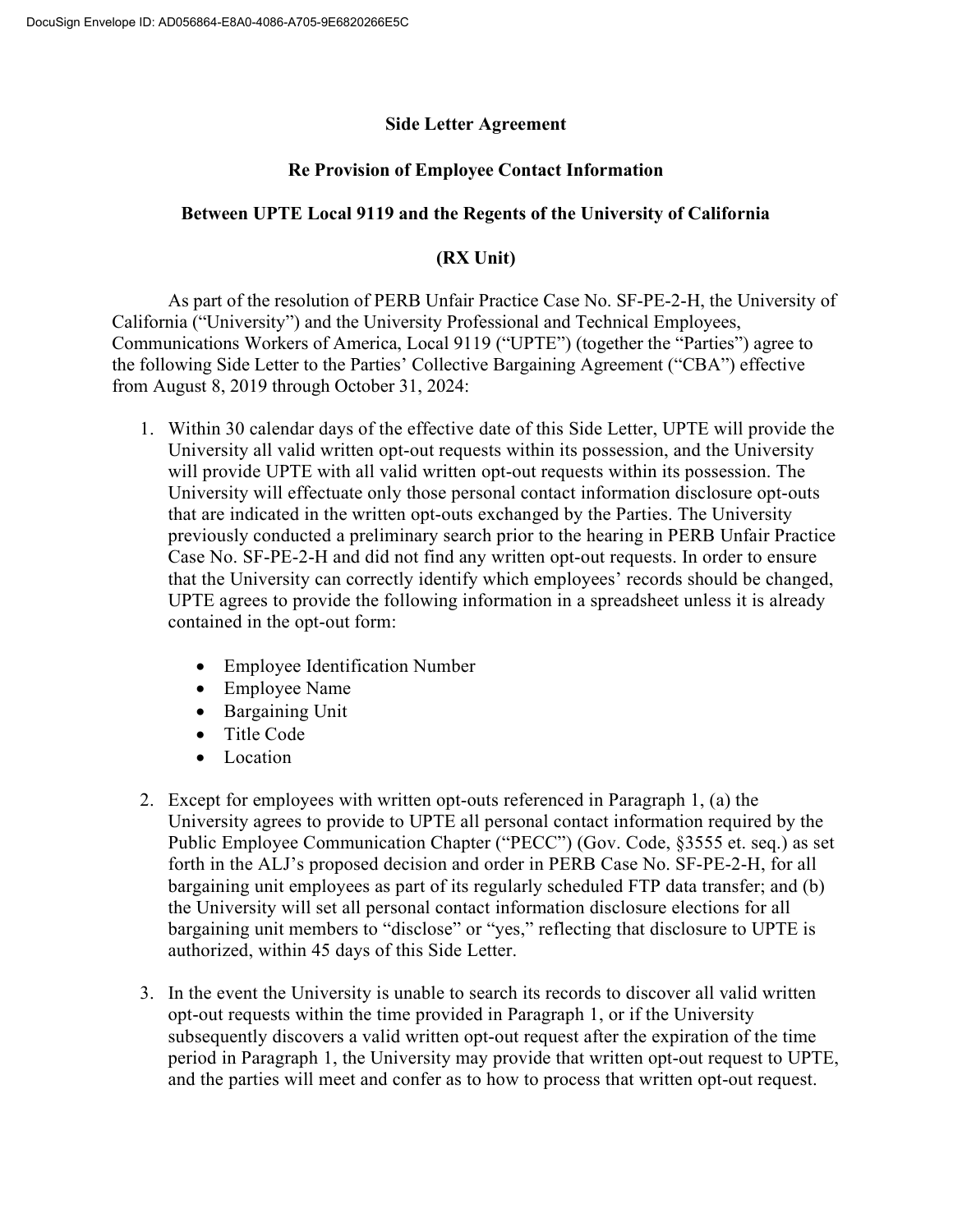However, any written opt-out requests provided to UPTE after the time period provided in Paragraph 1 will not delay the actions set forth in Paragraph 2.

- 4. Unless otherwise required by law, the parties agree that beginning from the effective date of this Side Letter, the only valid opt-out requests will be those submitted by employees in writing to UPTE, on forms to be prepared and supplied only by UPTE to requesting employees. The University will not be entitled to a copy of any such request, unless a dispute arises over whether an employee has submitted a valid opt-out. The University will refer all employee inquiries regarding the disclosure of personal contact information under the PECC to UPTE. UPTE will promptly notify the University following receipt of a valid written opt-out.
- 5. In the event the University receives an opt-out not on an UPTE form, the University will forward that opt-out request to UPTE, which in its sole discretion will determine the appropriate action, if any.
- 6. The Parties agree that the University will request at least annually that employees update their personal contact information by posting a banner on the initial screen that an employee views in the UCPath Portal or any successor system.
- 7. The Parties agree that employee personal contact information (home addresses, home phone numbers, personal cell phone numbers, personal email addresses) shall be maintained as confidential by UPTE. UPTE shall take all reasonable steps to ensure the confidentiality of such information.
- 8. The Parties agree that UPTE will defend, indemnify and hold harmless the University (including its subdivisions and employees) from any claim, suit or liability of any nature arising from: (a) the University's disclosure of employees' personal contact information (home addresses, home phone numbers, personal cell phone numbers, personal email addresses) to UPTE, (b) UPTE's handling and use of employees' personal contact information (home addresses, home phone numbers, personal cell phone numbers, personal email addresses), or (c) UPTE's breach of the confidentiality provision set forth in paragraph 7.
- 9. This Side Letter will become effective upon execution by the Parties. The Parties acknowledge that this Side Letter was agreed to in conjunction with a joint stipulation by the Parties for the resolution of PERB Unfair Practice Case No. SF-PE-2-H. In the event any of the terms of this Side Letter conflict with the final order of PERB in Unfair Practice Case No. SF-PE-2-H, the Parties agree that the Side Letter will be amended to conform to comply with the order.